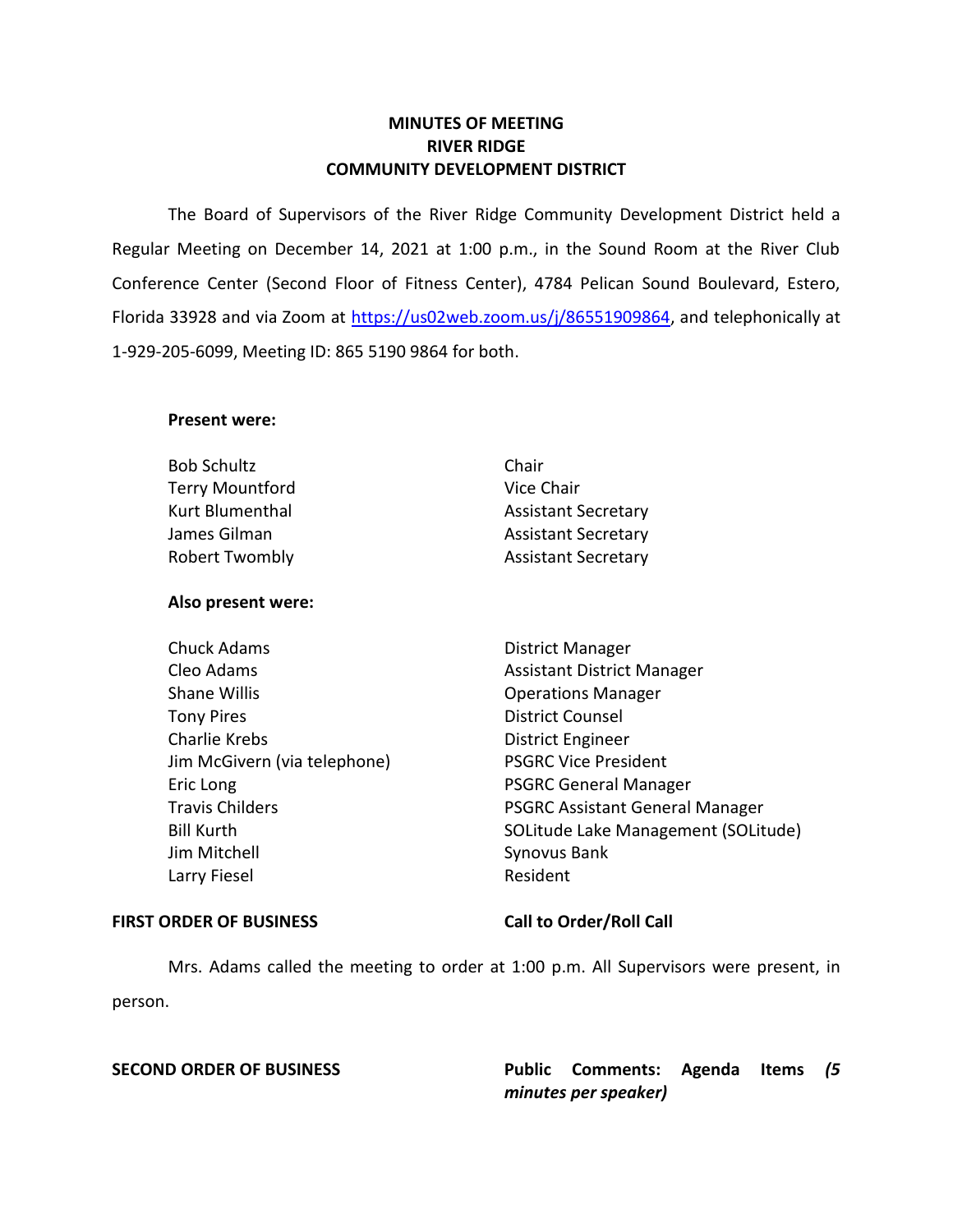There were no public comments.

### **THIRD ORDER OF BUSINESS Updates: SOLitude Lake Management**

# • **Status of Lake H1-B**

Mr. Kurth reported the following:

➢ Some light green filamentous algae growth was observed in the H Lakes, likely due to the rapidly warming temperatures. The technician would treat all three H Lakes tomorrow.

 $\triangleright$  The pump for Lake H1-B was replaced and the intake hoses were repaired again.

Mrs. Adams stated, according to Bentley Electric, the only outstanding item was that the Village of Estero needed to complete the final inspection for the electrical equipment upgrade.

Mr. Schultz noted that the terrible lake muck seemed to be successfully treated. He asked if a baseline water quality sample was taken. Mr. Kurth stated it would be scheduled in early January if the conditions are proper and he would send a proposal accordingly.

# ▪ **Discussion: Traffic Safety in the Masters**

### **This item, previously the Seventh Order of Business, was presented out of order.**

Mr. Adams presented a letter describing parking-related safety issues in The Masters. He stated that previous solutions discussed included limiting parking to one side of the road and possibly installing signage.

A resident expressed his opinion that the biggest concern is from the entrance down to the circle and within the circle. Discussion ensued regarding a suggestion to prohibit parking on one side of the street. Mr. Krebs stated that signs could be installed and roadway curbs painted yellow to indicate no-parking areas. Mr. Schultz stated enforcement would be a Club function.

Mr. Pires discussed options such as designating any or all CDD roads no-parking zones and setting a policy prohibiting parking in designated tow-away zones on a case-by-case basis. He noted that, while this issue relates to Pelican Sound, parking is a CDD issue insofar that the CDD could be held liable in the event of a lawsuit. Mr. Schultz noted that the road in question is the narrowest road in the community.

Discussion ensued regarding the area in question and the possibility of designating noparking zones on one or both sizes of the road. Mr. Krebs felt that enforcement and resistance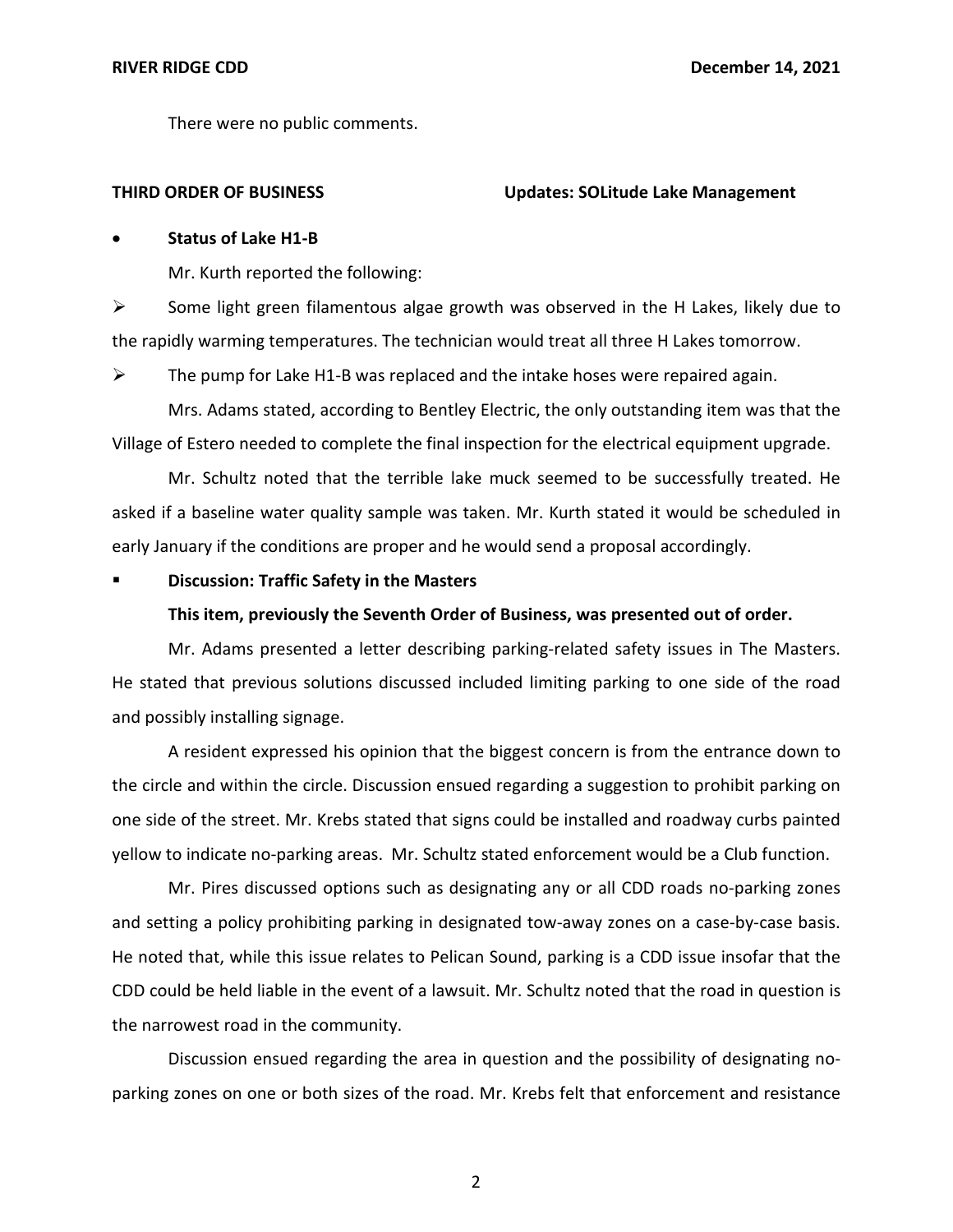from residents may be an issue. Mr. Pires noted the importance of providing access for emergency vehicles given the narrow roadway.

Mr. Blumenthal stated his belief that this issue had worsened in recent years due to contractors with large and delivery trucks in the roadway. He felt that prohibiting parking in front of five homes would be unfair to those homeowners and that it would not address the problem caused by cars parking near one another on opposite sides of the road. Discussion ensued regarding seasonal parking issues, prohibitions against street parking after 2:00 a.m., enforcement of towing provisions and contractor trucks exacerbating the issue.

A Board Member expressed their opinion that it is difficult to see oncoming traffic near the stop signs. Mr. Krebs stated he would investigate how far cars are required to park from stop signs and a no-parking zone could be implemented with pavement markings. He noted that enforcement is essential for a program's success.

Discussion ensued regarding recent instances of cars blocking the roadway and the need to ensure access for emergency vehicles. A Board Member suggested contractors and residents violating policy be photographed and/or reported to Staff. Mr. Willis thought that providing a handout to incoming drivers might be helpful.

Mr. Schultz suggested that the Board consider this further and gather additional information. This item was deferred to the next meeting.

FOURTH ORDER OF BUSINESS **Consideration of Resolution 2022-01**,  **Authorizing the District to Issue its Not-to- Exceed \$500,000 Taxable Revolving Line of Credit Note for Working Capital; Providing that Such Note Shall be Payable from Operation Assessments Upon Benefitted Properties in the District, as Provided Herein; Awarding Sale; Authorizing the District to Enter Into a Line of Credit Agreement with Synovus Bank; Providing for the Rights, Security and Remedies for the Owner of Such Note; Providing for the Creation of Certain Funds; Making Certain Covenants and**  and Maintenance Special **the Note to Synovus Bank by Negotiated**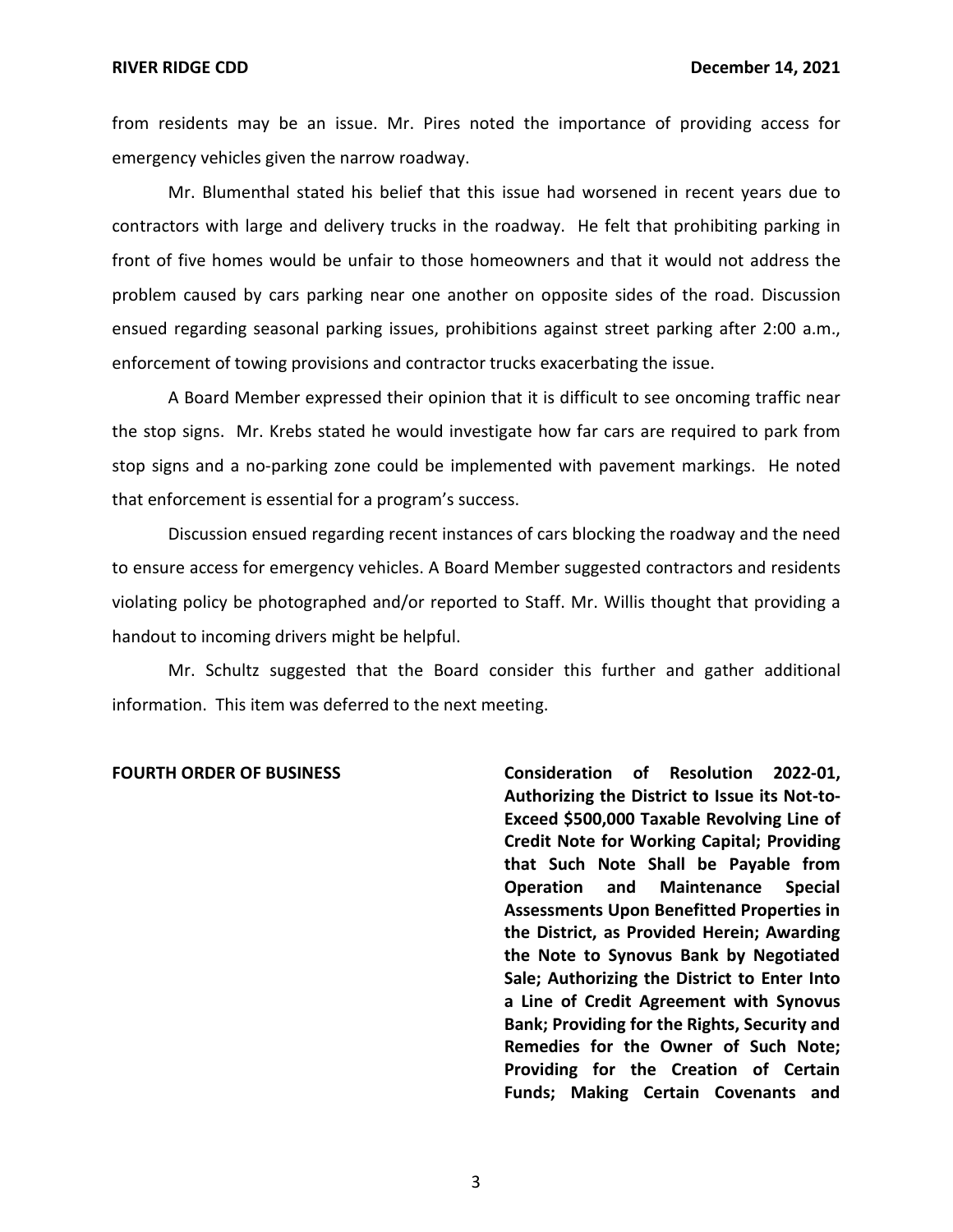**Agreements in Connection Therewith; Providing Severability; and Providing an Effective Date** 

Mr. Adams presented a redlined version of Resolution 2022-01, which was presented at previous meetings. The line of credit may be utilized for any emergency project for which the Board deems it appropriate. A two-year repayment schedule, the ability to request extensions and coverage for the entire CDD, not just Pelican Sound, were addressed. Assessments would apply only to those properties benefiting from the applicable improvements.

Mr. Blumenthal stated his previous objections to the limitations regarding declared disasters and the exclusion of areas outside of Pelican Sound were addressed.

 **On MOTION by Mr. Blumenthal and seconded by Mr. Schultz, with all in favor, Resolution 2022-01, Authorizing the District to Issue its Not-to-Exceed \$500,000 Taxable Revolving Line of Credit Note for Working Capital; Providing that Such Note Shall be Payable from Operation and Maintenance Special Assessments Upon Benefitted Properties in the District, as Provided Herein; Awarding the Note to Synovus Bank by Negotiated Sale; Authorizing the District to Enter Into a Line of Credit Agreement with Synovus Bank; Providing for the Rights, Security and Remedies for the Owner of Such Note; Providing for the Creation of Certain Funds; Making Certain Covenants and Agreements in Connection Therewith; Providing Severability; and Providing an Effective Date, was adopted.** 

FIFTH ORDER OF BUSINESS **Consideration of Precision Cleaning, Inc., Estimate for Street Sweeping Services, 1 Day Per Week, September 1, 2022 – November 30, 2022** 

 Mrs. Adams presented the Precision Cleaning, Inc. (Precision), Estimate for Street Sweeping Services. She stated Greenscapes is unable to provide acorn removal services. The consensus was that Precision's estimate was too costly. Mrs. Adams suggested considering adding weekly, September through November, street sweeping services in conjunction with the current plan, at an additional cost of \$6,000 per year.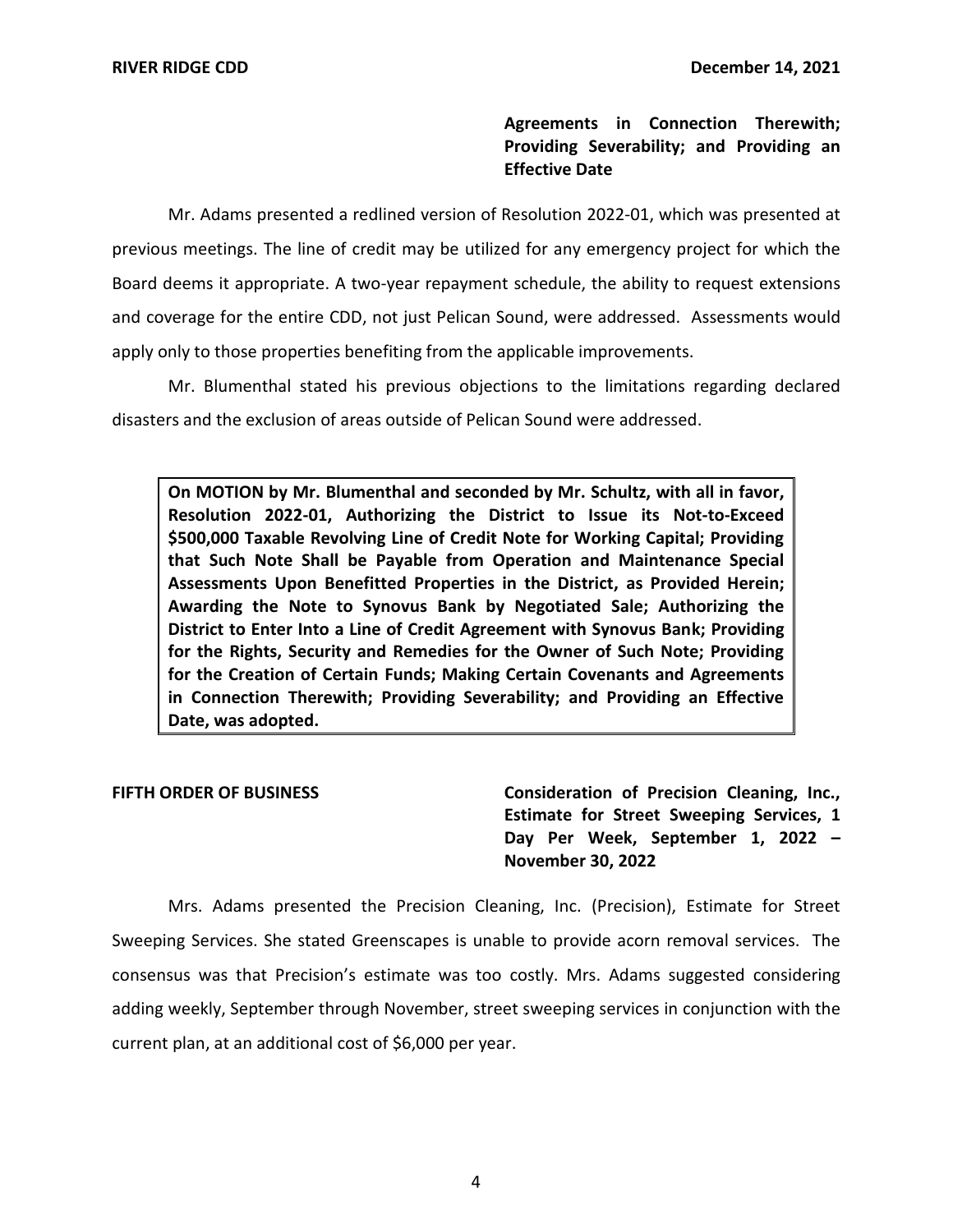Discussion ensued regarding the need for additional acorn pickup and street cleaning yearly. Mr. Schultz noted that acorn season was nearly over for the year but it is a recurring annual issue. Mr. Blumenthal suggested adding this item to the Key Activity Dates and revisiting this contract next year, in advance of the season.

Mr. Adams stated this expense would be considered in the Fiscal Year 2023 budget discussions. This item would be added to the May agenda.

### **SIXTH ORDER OF BUSINESS Discussion: Corkscrew Circle Project**

### **A. Signage at Roundabout**

### **B. Speed Bump Request**

Mr. Schultz stated the speed hump removed in conjunction with the Paver Project was not reinstalled. When the project was completed and traffic began using the traffic circle, reports received about near collisions and concerns about collisions, primarily exiting Pinehurst and exiting to the Corkscrew Gate. An e-blast was sent to remind residents to yield to traffic in the roundabout and to wait to enter the roundabout until it is free of traffic. At the last meeting, Mr. Krebs was asked to present options for yield signage.

Mr. Krebs recalled that a stop sign was once installed in that location but it was replaced with a yield sign because drivers were not stopping. He estimated that, during his recent survey of the intersection, at least 50% of drivers did not look to the left before entering the intersection. He discussed yield sign options and features in the \$1,000 to \$2,000 price range and stated there is no way to predict effectiveness. Over the years, "yield to oncoming traffic" and "yield to cars in circle" types of signage were added. Past proposals included revising the alignment of the roundabout to force a right turn. While the speed hump could be reinstalled, the Village favored speed cushions measuring approximately 3" tall by 12" wide that could be oriented in the lanes in such a way that vehicles would need to slow but emergency vehicles could proceed through without slowing. Such speed humps were installed at University Village and Miramar Lakes Outlet Mall and, while they are not visually appealing, when driven over, they do not cause the same kind of jolt as speed humps. Mr. Krebs felt that, without enforcement, it was unlikely for a change to be achieved.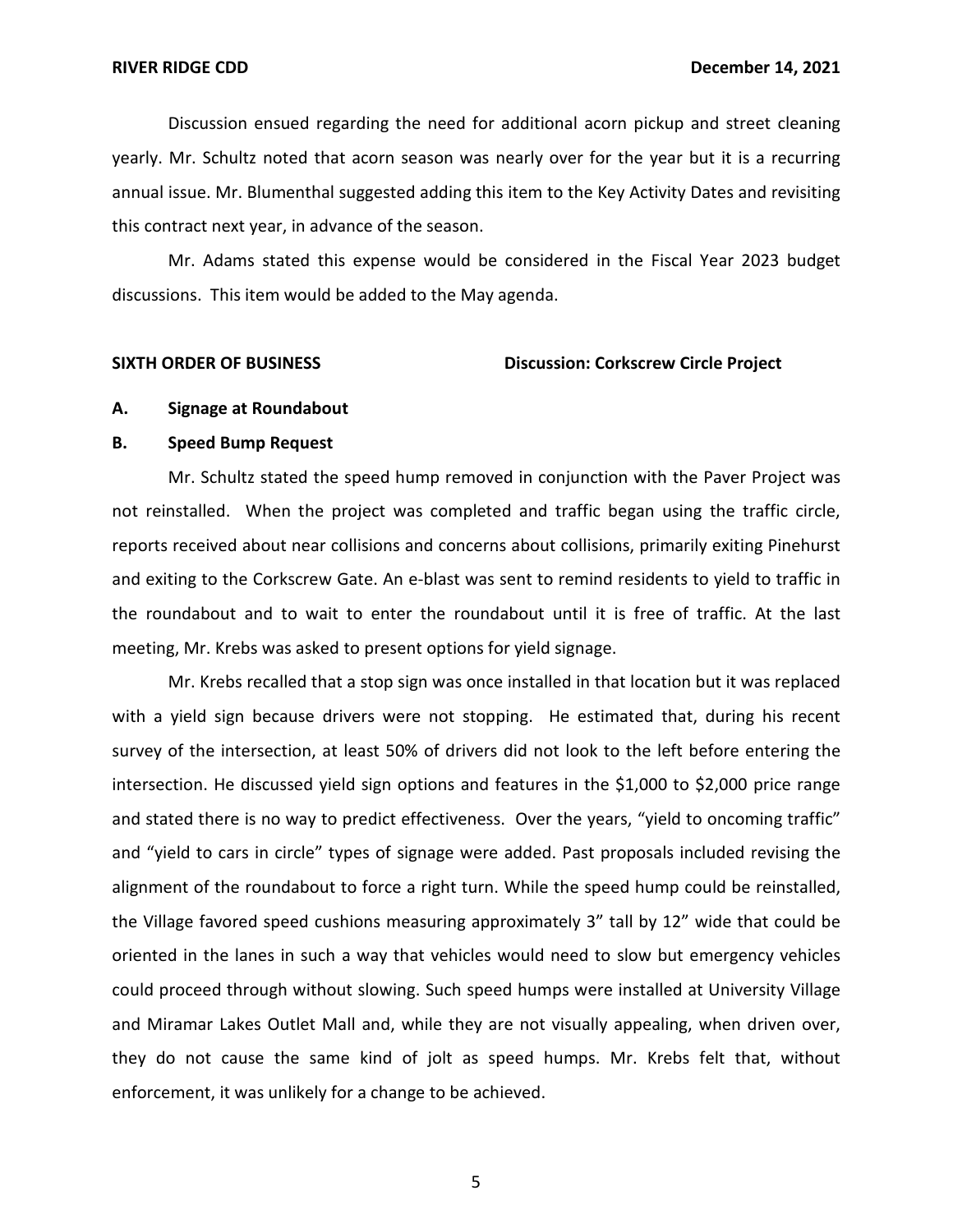Discussion ensued regarding the traffic pattern, existing signage and options. Mr. Pires noted that the roadways are currently maintained in accordance with the existing requirements. Mr. Krebs stated that speed bumps are not typically installed at roundabouts and that yielding to the vehicle in the roundabout is standard protocol. Review and approval by the Village would be required for installation of any speed bump; if a speed bump cannot be negotiated with the Village, a speed table might be possible.

Mr. Blumenthal stated he was not in favor of installing additional speed humps or signs due to the cost and the adequacy of existing signs.

Mr. Pires asked if the sightlines leaving Pinehurst are appropriate for the radius of the rotary, including the signage. Mr. Krebs replied affirmatively and stated that drivers who stop where indicated would have no difficulty seeing over towards Pinehurst and being seen by drivers exiting Pinehurst and, once in the roundabout, drivers have no obstructions to visibility.

Mr. Schultz felt that, while it was not legally necessary, the relatively minor cost associated with adding flashing lights around the yield sign exiting from Pelican Sound Drive, entering the roundabout, is justified. He suggested that the sign should not start flashing until the vehicle passes the Pelican Sound Drive intersection so vehicles turning right would not trigger the flashing lights. Mr. Blumenthal stated he would not be terribly opposed if the cost was reasonable. Mr. Krebs stated he would obtain a proposal for a solar powered yield sign with radar features. Mr. Schultz asked if placement among trees would affect the solar panel performance. Mr. Childers stated he previously placed signs in similar locations and it did not affect functionality.

This item would be presented at the January meeting.

### **SEVENTH ORDER OF BUSINESS** Discussion: Traffic Safety in the Masters

This item was presented following the Third Order of Business.

### Acceptance  **Statements as of October 31, 2021 EIGHTH ORDER OF BUSINESS Acceptance of Unaudited Financial**

Mrs. Adams presented the Unaudited Financial Statements as of October 31, 2021.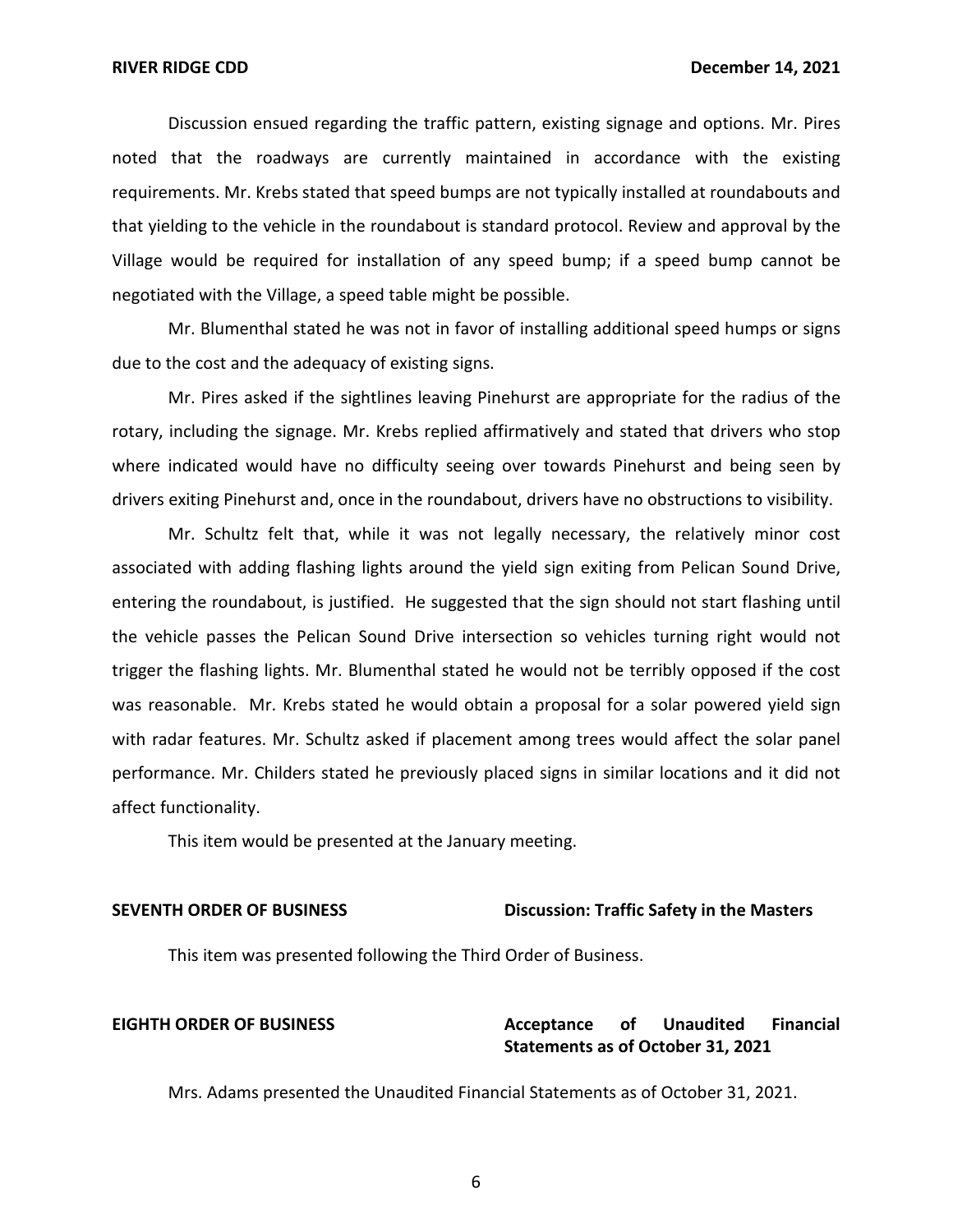The financials were accepted.

# **NINTH ORDER OF BUSINESS Approval of October 26, 2021 Regular Meeting Minutes**

Mrs. Adams distributed and presented the October 26, 2021 Regular Meeting Minutes; the agenda book inadvertently contained the August minutes.

The following changes were made:

Line 155: Delete "in"

Line 160: Insert "(Remote Operated Vehicle)" after "ROV"

Line 317: Delete "precaution and"

 **On MOTION by Mr. Blumenthal and seconded by Mr. Gilman, with all in favor, the October 26, 2021 Regular Meeting Minutes, as amended, were approved.** 

## • **Active Action and Agenda Items**

Items 4, 5, 8, 10, 11, 12, 14, 16 were completed.

Regarding Item 11, Mrs. Adams stated the Golf Course allows maintenance staff to dump leaves in specified areas.

Regarding Item 12, Mrs. Adams stated a gate code was changed and not provided to the

team; the code has since been provided to the street sweeper.

The following updates were made to the following Action Items:

Item 13: Add "Based on the request regarding Southern Hills Drive, the radar sign was

now operational; Mr. Childers would collect data and create a chart depicting totals."

Item 15: Add "Mr. Krebs to obtain a proposal."

Item 17: Change "Blumenthal" to "Schultz"

A Board Member stated the PSGRC was sending weekly e-blasts and traffic calming was an issue to be addressed.

## **TENTH ORDER OF BUSINESS** Staff Reports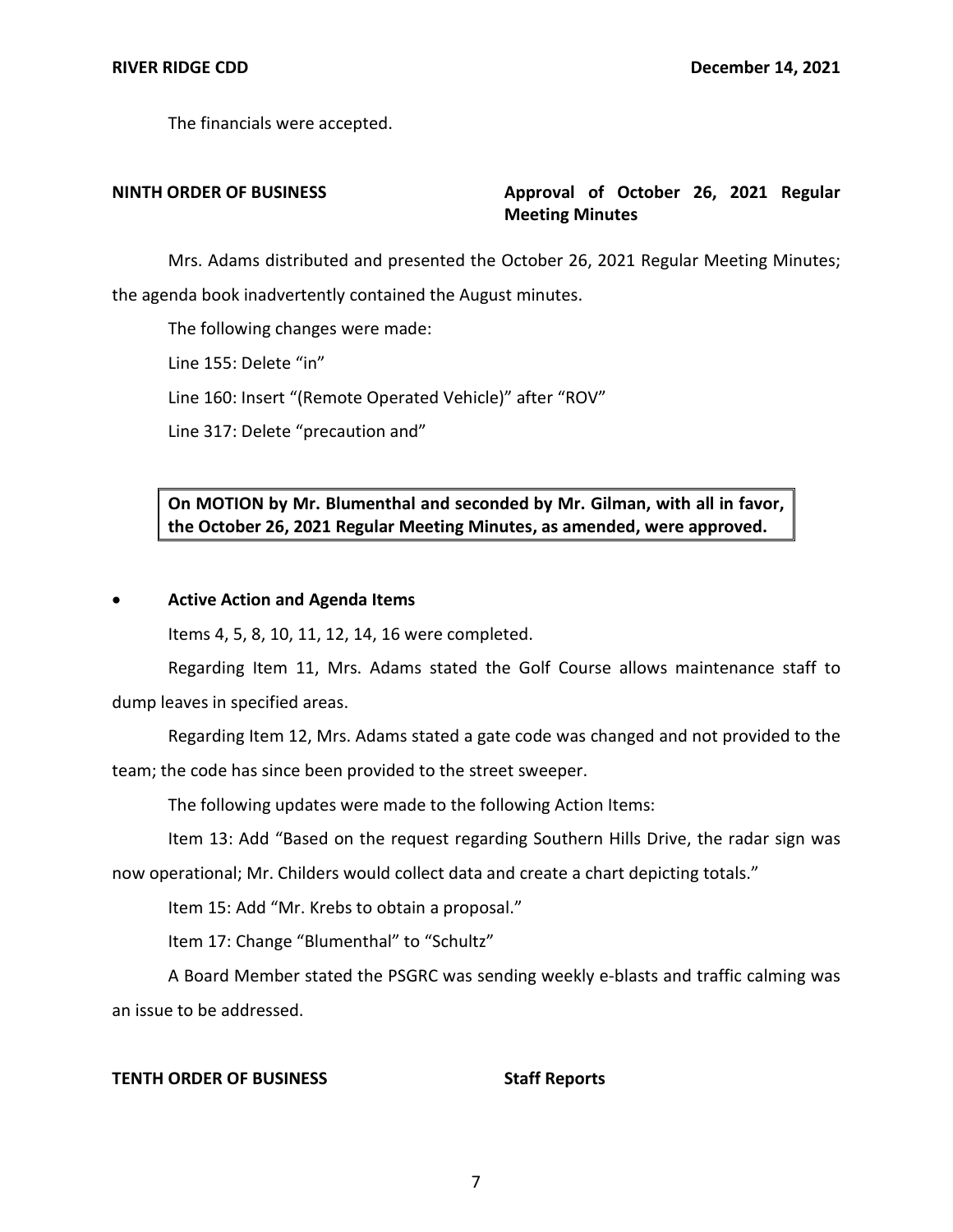**A. District Counsel:** *Woodward Pires & Lombardo, P.A.*  There was no report.

**B. District Engineer:** *Hole Montes, Inc.* 

Mr. Krebs reported the following:

 $\triangleright$  The curbs and asphalt were inspected throughout the community; some curb repairs are needed and some areas would be monitored.

 $\triangleright$  MRI was scheduled to make a pipe repair on Turnberry; the pipe was proving difficult to find and, if excavation is necessary to locate it, there may be an additional charge.

 $\triangleright$  A linear foot cost would be established for the suggested curb repairs.

 $\triangleright$  The roots of a previously treated oak tree in Torrey Pines are damaging the asphalt and the driveway and curb might need to be removed.

Mr. Schultz stated the CDD is not responsible for removing oak trees.

A Board Member stated that a violation letter was sent regarding the damaged driveway. It was noted that the property owner had passed away recently. This item would be tabled to the January meeting.

Mr. Blumenthal asked Mr. Krebs to obtain a proposal for the curb repairs identified on Page 4 of the Exhibit. Mr. Krebs stated he would contact Collier Paving.

 $\triangleright$  The only asphalt repairs he would recommend for this year would be in Torrey Pines, due to the extent of the damage; however, how that tree is addressed might be how all should be treated, given that the root barrier only proved to be a five-year solution.

➢ Collier Paving would attempt to address water pooling at a home in Gleneagles but it might not be successful, given the flat roads. Curb replacement would be a last resort.

 $\triangleright$  Mr. Long advised that a resident reported line of sight issues with the monument sign at Pelican Sound Boulevard and Pelican Sound Drive. He would request a proposal to move the paver stop bar. It was noted that the bushes in the area do not present line of sight issues.

### **C. District Manager:** *Wrathell, Hunt and Associates, LLC*

# **I. Key Activity Dates**

The Key Activity Dates List was included for informational purposes.

### **II. NEXT MEETING DATE: January 25, 2022 at 1:00 P.M.**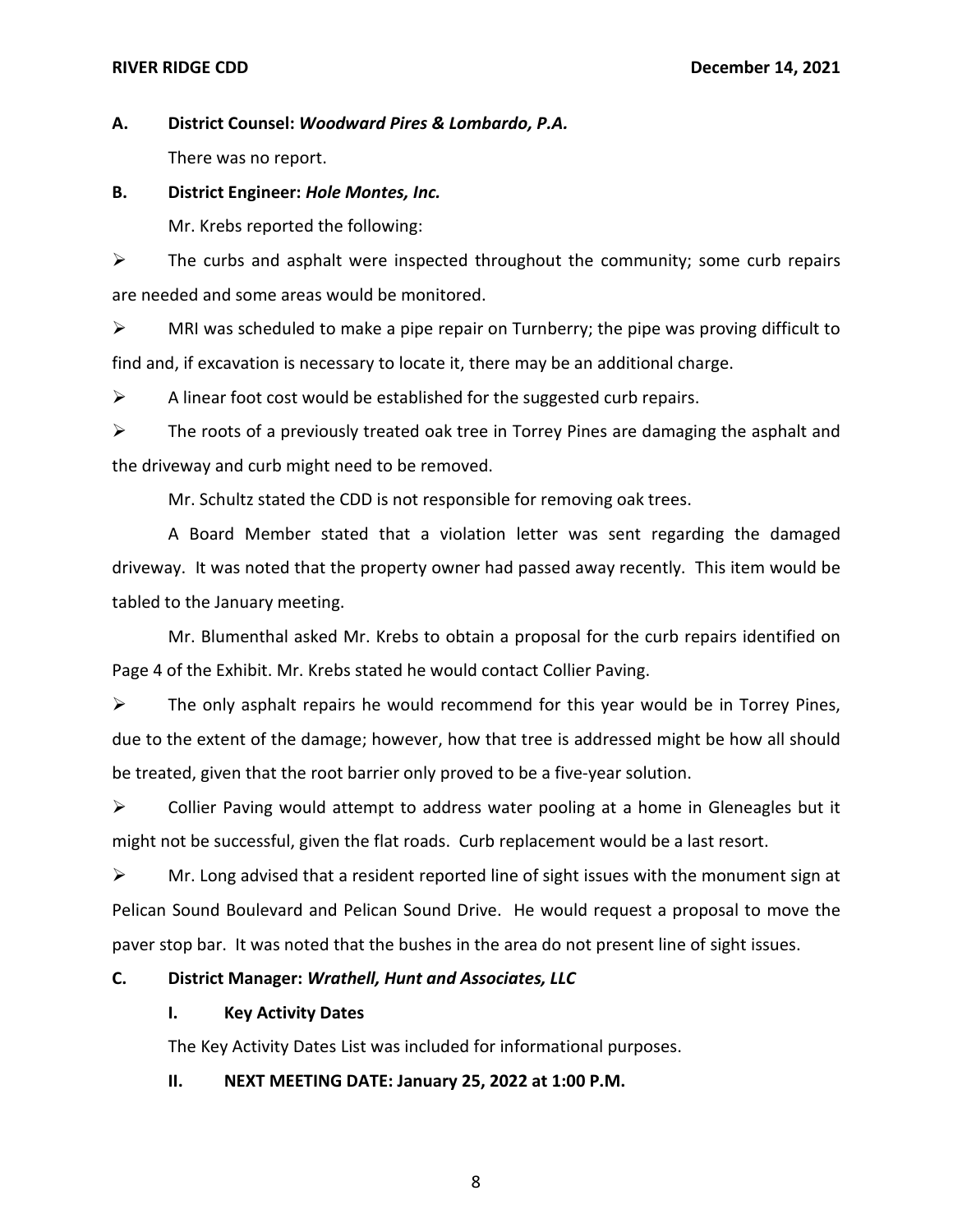## • **QUORUM CHECK**

All Supervisors confirmed their attendance at the January 25, 2022 meeting.

### and **ELEVENTH ORDER OF BUSINESS Supervisors' Requests and Public Comments** *(5 minutes per speaker***)**

Mr. Blumenthal asked Mr. Krebs to attend a meeting with the Watercraft and River Committee on January 6, 2022. Mr. Krebs stated he might be able to attend and, if so, he would give a PowerPoint presentation.

Mr. Schultz discussed the possibility of the PSGRC purchasing land in the future and the CDD's role. He noted that the CDD boundaries might be extended to include any additional land, stormwater management, lakes and roads, should that happen.

Discussion ensued regarding potential lands that might be purchased. Mr. Pires stated he could not be involved in any discussions due to conflicts of interest with his partner and his firm; if the PSGRC were to acquire land and if the CDD became involved in financing that would be different.

# **TWELFTH ORDER OF BUSINESS Adjournment**

There being nothing further to discuss, the meeting adjourned.

 **On MOTION by Mr. Gilman and seconded by Mr. Blumenthal, with all in favor, the meeting adjourned at 2:38 p.m.** 

# [SIGNATURES APPEAR ON THE FOLLOWING PAGE]